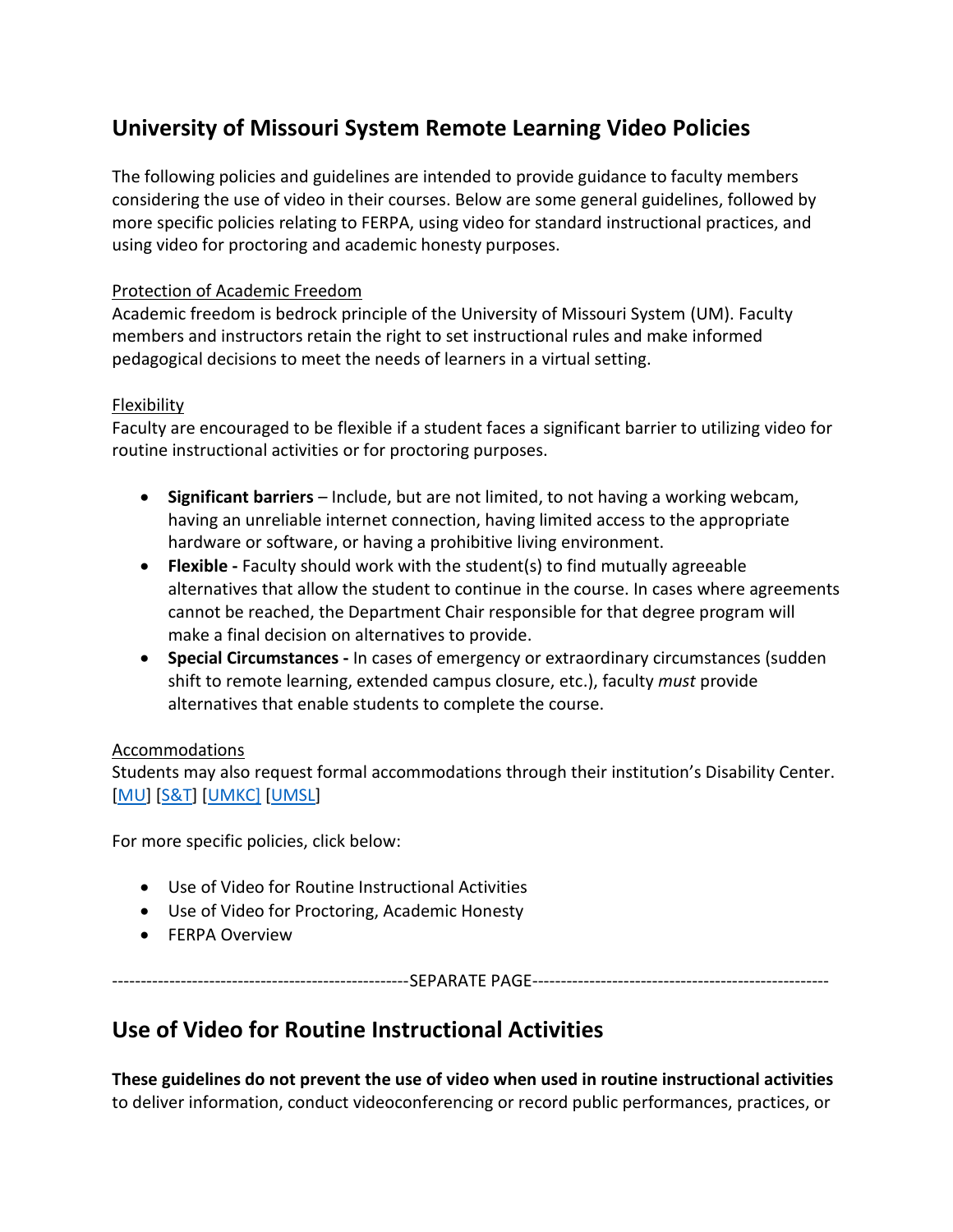interviews. Faculty and instructors may choose to require students to utilize a webcam during these activities and should be able to provide a pedagogical rationale for the requirement.

**Flexibility is encouraged** where possible for students facing significant barriers to utilizing a webcam. In cases of emergency or extraordinary circumstances (sudden shift to remote learning, extended campus closure, etc.), faculty *must* provide alternatives that enable students to complete the course.

#### Notice Requirements

**Faculty and instructors should communicate clearly and in advance any requirements or expectations regarding the use of video** in the course for routine instructional activities. This notice should be included in the course syllabus if originally part of the course design (i.e., for a fully online course), or through an announcement to students via Canvas, email, etc. (i.e., for a face-to-face course flipped to remote learning).

----------------------------------------------------SEPARATE PAGE----------------------------------------------------

## **Use of Video for Proctoring, Academic Honesty**

**Faculty and instructors may use video proctoring systems**, such as Proctorio or Respondus, to maintain academic honesty in the administration of quizzes and exams. These systems can only be used to monitor students when an assessment is being administered. Where possible, the Office of eLearning recommends faculty explore alternative methods of assessing student progress and can provide faculty with support and best practices in this area.

**Alternative assessments are encouraged** in cases where a student faces a significant barrier to utilizing the video proctoring system and are required in cases where a course is flipped to remote learning or campus is closed for an extended period of time due to an emergency or extraordinary circumstance.

#### Notice Requirements

**Faculty and instructors should communicate clearly and in advance any requirements or expectations regarding the use of video in the course** for proctoring and assessment purposes. Such notice should include information regarding any specific protocols students will be expected to follow to use a video proctoring system (for an example, see the "[Information to](https://web.respondus.com/he/lockdownbrowser/resources/)  [add to your syllabus](https://web.respondus.com/he/lockdownbrowser/resources/)" resource from Respondus). This notice should be included in the course syllabus if originally part of the course design (i.e., for a fully online course), or through an announcement to students via Canvas, email, etc. (i.e., for a face-to-face course flipped to remote learning).

## Academic Misconduct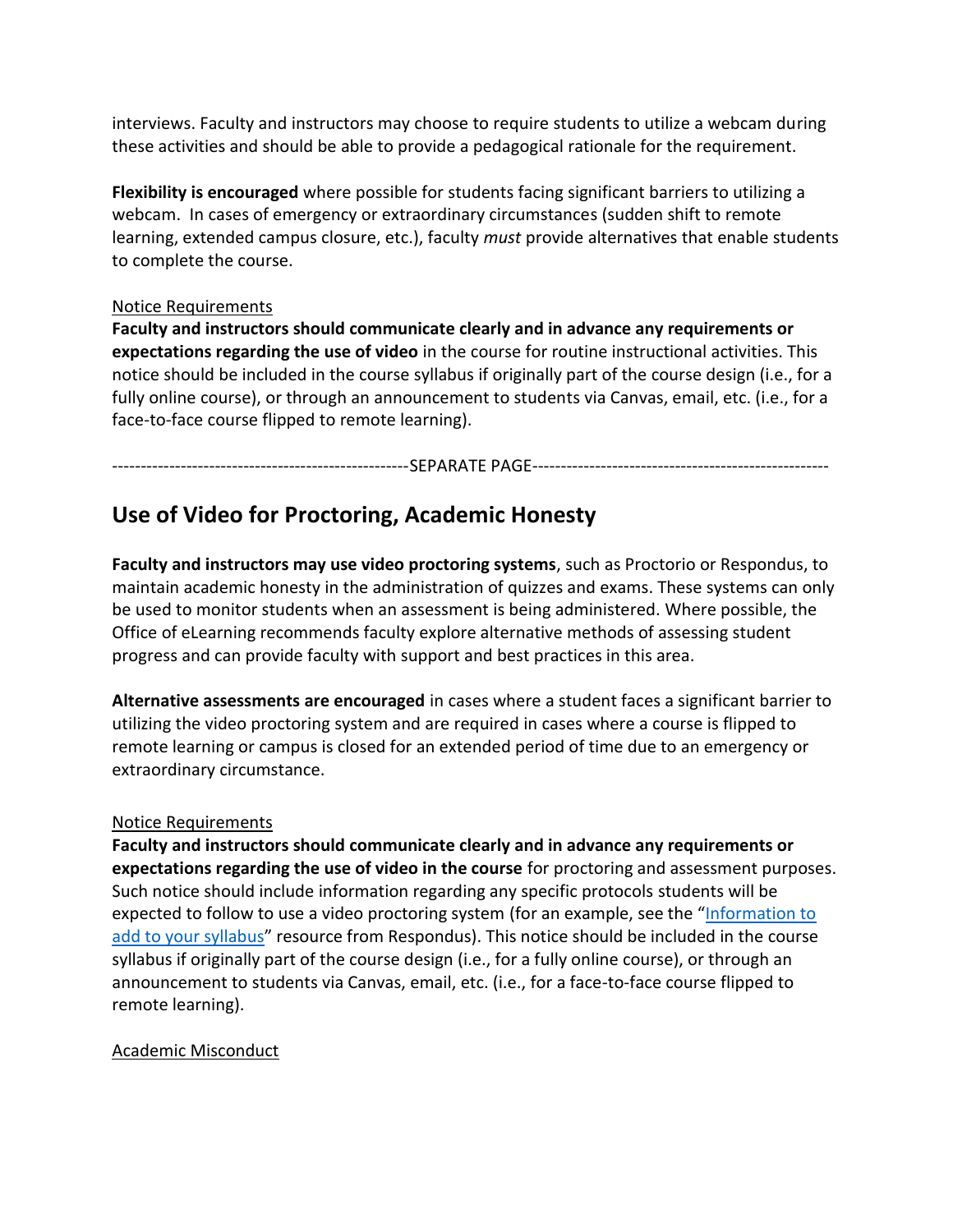Cases of alleged academic misconduct that are identified through the use of video or online proctoring equipment will be handled in accordance with the UM's [Standard of Conduct](https://www.umsystem.edu/ums/rules/collected_rules/programs/ch200/200.010_standard_of_conduct) and applicable campus disciplinary procedures. [\[MU\]](https://oai.missouri.edu/instructors/reporting-dishonesty/) [\[S&T\]](https://academicsupport.mst.edu/academicintegrity/facultyresources-ai/) [\[UMSL\]](https://www.umsl.edu/services/ctl/faculty/facultyorientations/dishonesty.html) [\[UMKC\]](https://catalog.umkc.edu/special-notices/academic-honesty/)

## Disclosure of Video/Audio Records

In cases of suspected academic misconduct, faculty and instructors may disclose relevant video/audio recordings or proctored assessments to relevant administrators involved in the student judicial process. The accused student will have the opportunity to view the video/audio records supporting the allegation and may sign a FERPA release to allow others to be present for such viewing. Any additional disclosure requires approval from the UM Chief eLearning Officer in consultation with the Office of the General Counsel.

## Preservation of Video Records

In cases of suspected academic misconduct, the video records (either the recording itself or associated documentation, such as flags, annotations, etc.) should be maintained for a period of 5 years. Recordings are automatically kept by Respondus for a period of 5 years, meaning no action is needed for faculty using this tool. The Office of eLearning will provide support faculty using Proctorio maintain records in cases of academic misconduct.

----------------------------------------------------SEPARATE PAGE----------------------------------------------------

## **Protection of Confidential Student Information**

**Disclaimer:** As we receive additional feedback and questions we will update this policy to ensure the greatest level of clarity possible. If you have any specific situational questions regarding FERPA compliance you do not believe are addressed by this policy, please consult your institution's Office of the Registrar and dedicated FERPA policy website: [\[MU\]](https://registrar.missouri.edu/policies-procedures/ferpa.php) [\[S&T\]](https://registrar.mst.edu/ferpa/) [\[UMKC\]](https://www.umkc.edu/registrar/student-records/ferpa/faculty-staff.html) [\[UMSL\]](http://www.umsl.edu/registration/Faculty-Staff/ferpa.html)

Faculty and instructors using video/audio recording systems (i.e., Zoom, Proctorio, Respondus) for routine instructional activities or proctoring may be exposed to confidential student information. Faculty are expected to protect any such information pursuant to the requirements of the Family Education Rights and Privacy Act (FERPA). All faculty and instructors are required to complete UM's standard FERPA training.

## FERPA Compliance when Recording Class Meetings

Recordings are sometimes used to allow students to watch a missed class session, to review an earlier session, to share with next year's class. Depending on how the recordings are created or edited, they may constitute educational records that are protected under FERPA. This guidance explains acceptable practices for utilizing video and audio recordings in the classroom setting.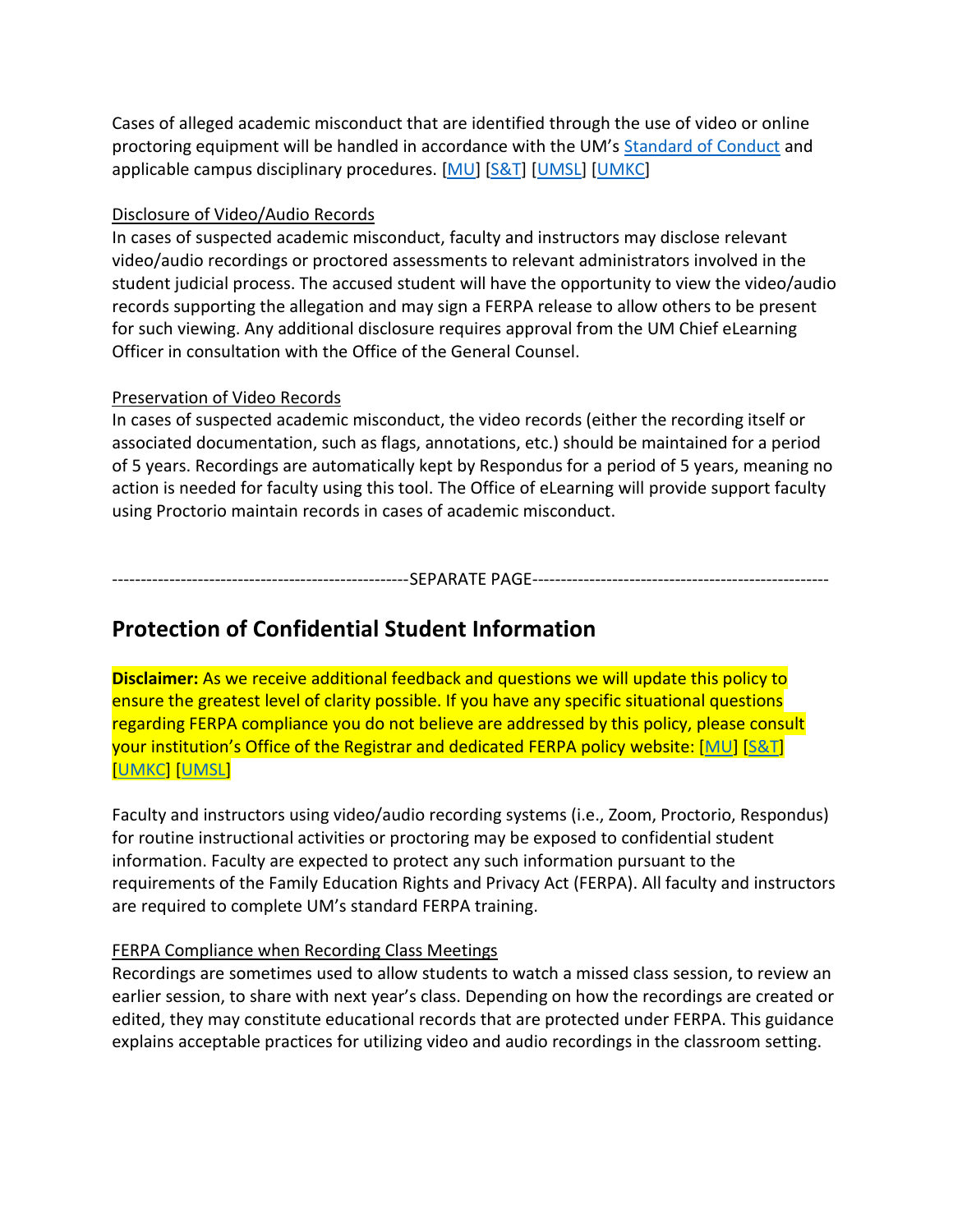The FAQS below are not exhaustive but are designed to eliminate some of the guesswork associated with recording class meetings. We also encourage you to review the University's general FERPA training. Additional information about photos, video, and audio recording under FERPA can be found on the US Department of Education [FAQs on Photos and Videos under](https://studentprivacy.ed.gov/faq/faqs-photos-and-videos-under-ferpa)  [FERPA.](https://studentprivacy.ed.gov/faq/faqs-photos-and-videos-under-ferpa)

**Are video or audio recordings of lectures a protected student record?** If a recording includes only the instructor, it is not a student record and FERPA does not limit its use. If the recording includes students asking questions, making presentations or leading a class and it is possible to identify the student, then the portions containing recordings of the student do constitute protected educational records. Graduate student Teaching Assistants are also students, so any recordings of them teaching are their student records and are therefore protected under FERPA. Educational records can only be used as permitted by FERPA or in a manner allowed by a written consent from the student. Faculty/instructors should keep these records; both electronic (i.e., on their work device) and paper versions of written consent are acceptable (i.e., in a secure place in the faculty member's office).

## **What settings should I use to record a Zoom session that does not include student participation?**

- Disable *Local Recording*. For most instructors, recordings should be kept in the cloud and not downloaded to a local computer.
- If video is desired, *enable Record active speaker* with shared screen
- Disable *Display participants' names* in the recording
- Enable *Require password* to access shared cloud recordings
- Enable *Multiple audio notifications of recorded meeting*, which plays an automated message whenever a recording is started, or a participant enters a session that is already being recorded.

**Can an instructor publicly share a screen capture of a Zoom session or recording?** No. Unless FERPA compliance through use of consents has been given. Screenshots should not be shown on FaceBook, Twitter, or any other public platform.

**Can students publicly share class recordings or screen captures of a Zoom session or recording?** No. Instructors should tell students that they should not share the link to any class sessions, or take screen captures of Zoom sessions. Students that violate this request can be subject to the student code of conduct. In order to make this clear to students the following statement should be included in the syllabus as a Course Policy on Recording: "It is vitally important that our classroom environment promote the respectful exchange of ideas. This entails being sensitive to the views and beliefs expressed during discussions whether in class or online. Please speak with me before recording any class activity. It is a violation of University of Missouri policy to distribute such recordings without my authorization and the permission of others who are recorded."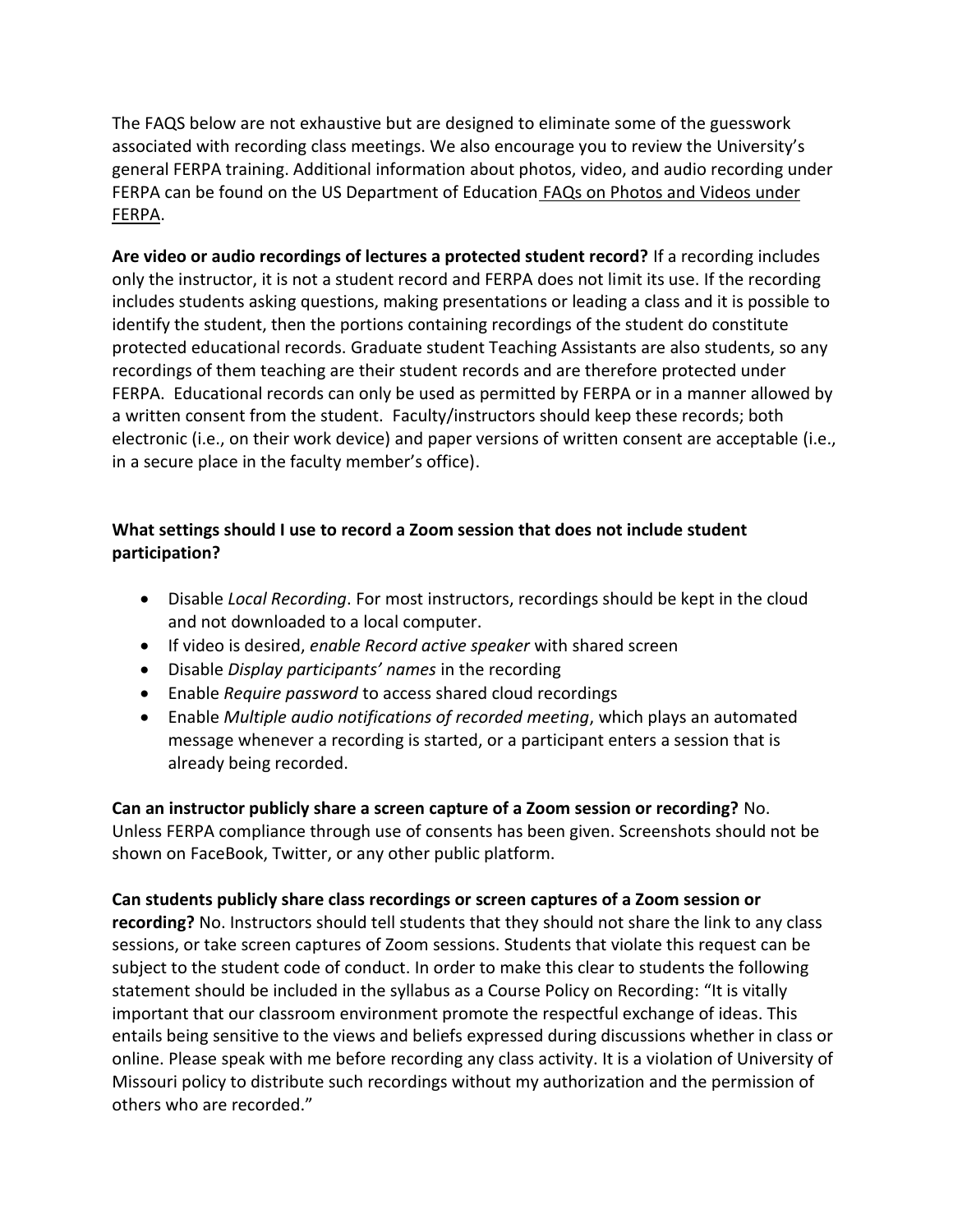**Can the instructor show recordings from last year's class to the current class?** Under FERPA, this situation must be treated as if the recordings were being shown to a third-party audience which requires FERPA compliance through use of consents or de-identification of any students depicted.

**If the instructor wants to allow access to a video (that includes student participation) to others outside of the class, is this permitted?** Possibly. There are several ways to use recordings that include student participation. Instructors may obtain individualized FERPA consents from the students in the recording which allow use of this portion of the recordings. This type of consent can be obtained on a case-by-case basis or from all the students at the outset of a class.

- Recordings can be edited to either omit any student who has not consented to the use of their voice or image, or be edited to de-identify the student in the recording (which can include avoiding or removing any mention of the student's name, blurring the student's image, altering voice recordings, etc.).
- Recordings can also be planned so that students (such as those asking questions during a class) are not shown in the video or referred to by name (another way to de-identify the student).

**What is the easiest way to comply with FERPA if I am video recording my class sessions and students will be asking questions and doing presentations?** Plan the recordings so that they do not show students who are asking questions, don't refer to the students by name, and avoid repeating the student's question in the recording (de-identifying the students removes the need for a specific consent from each student depicted). If a student happens to appear on camera, their identity can be edited out or a written consent can be obtained.

Because student presentations make it more difficult to de-identify the student, the instructor should obtain a FERPA consent from the student making a presentation. For any video projects, such as student-made films, you should obtain a written consent.

**What if I am using Zoom for Telehealth or Clinical Remote Instruction where Discussion of Patient Data is Possible?** As we move to telehealth and remote instruction via Zoom, we need to be ever-mindful of the security of our electronic patient health information in our clinical, educational and administrative work. The University of Missouri System has a specific Zoom instance with a Business Associates Agreement (BAA) in place that allows us to do telehealth work "face to face." If you do not have an account in this BAA Protected Zoom instance but need one, please login at: <https://umsystemprotected.zoom.us/>

As you work in this BAA Protected Zoom instance, be aware that it is NOT permissible to record these sessions using personal computers if the sessions contain actual patient data. Having ePHI